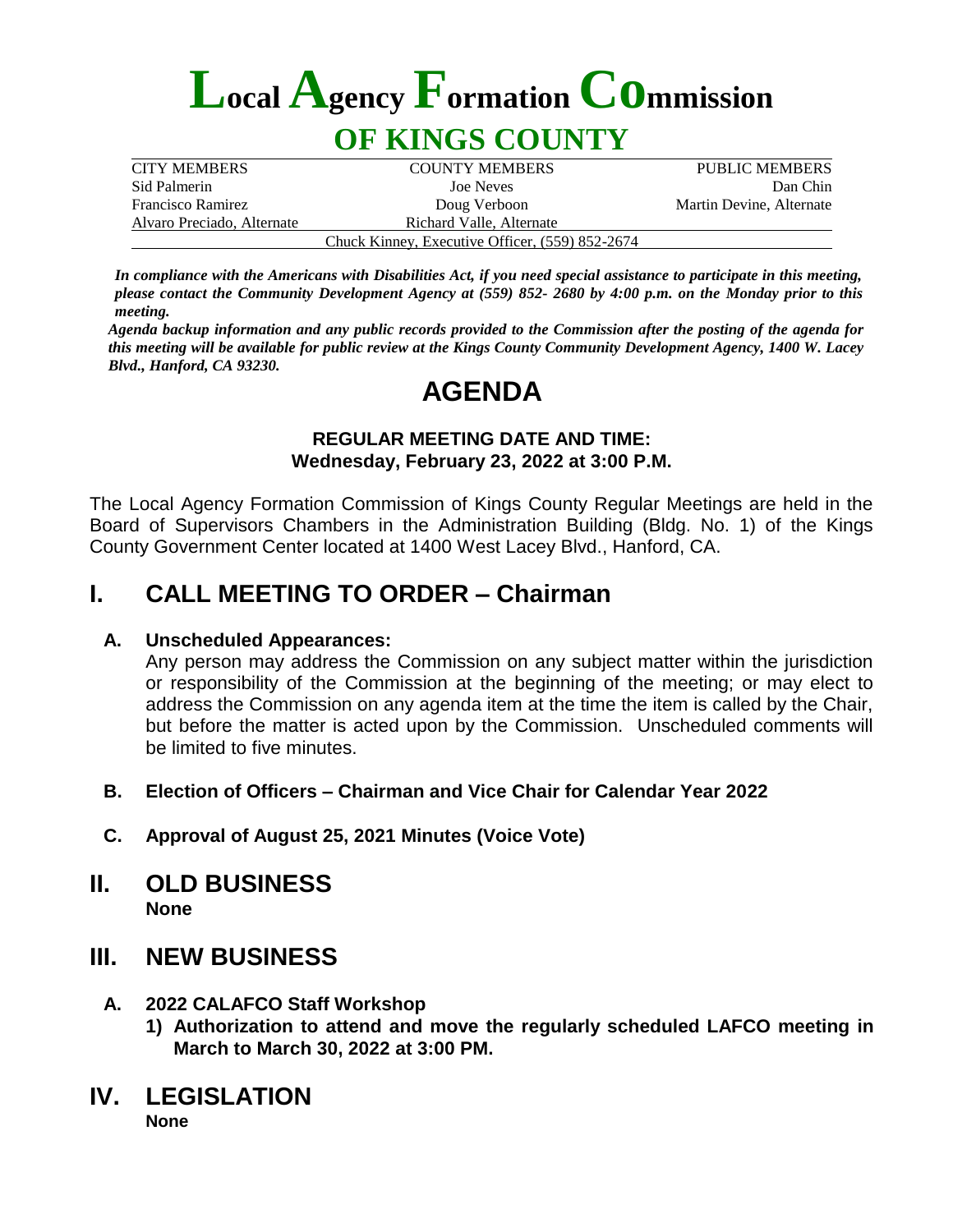## **V. MISCELLANEOUS**

- **A. Correspondence –**
- **B. Items from the Commission -**
- **C. Staff Comments –**

## **VII. ADJOURNMENT**

**A. Next Scheduled Meeting – Special Meeting Date March 30, 2022 at 3:00 p.m.**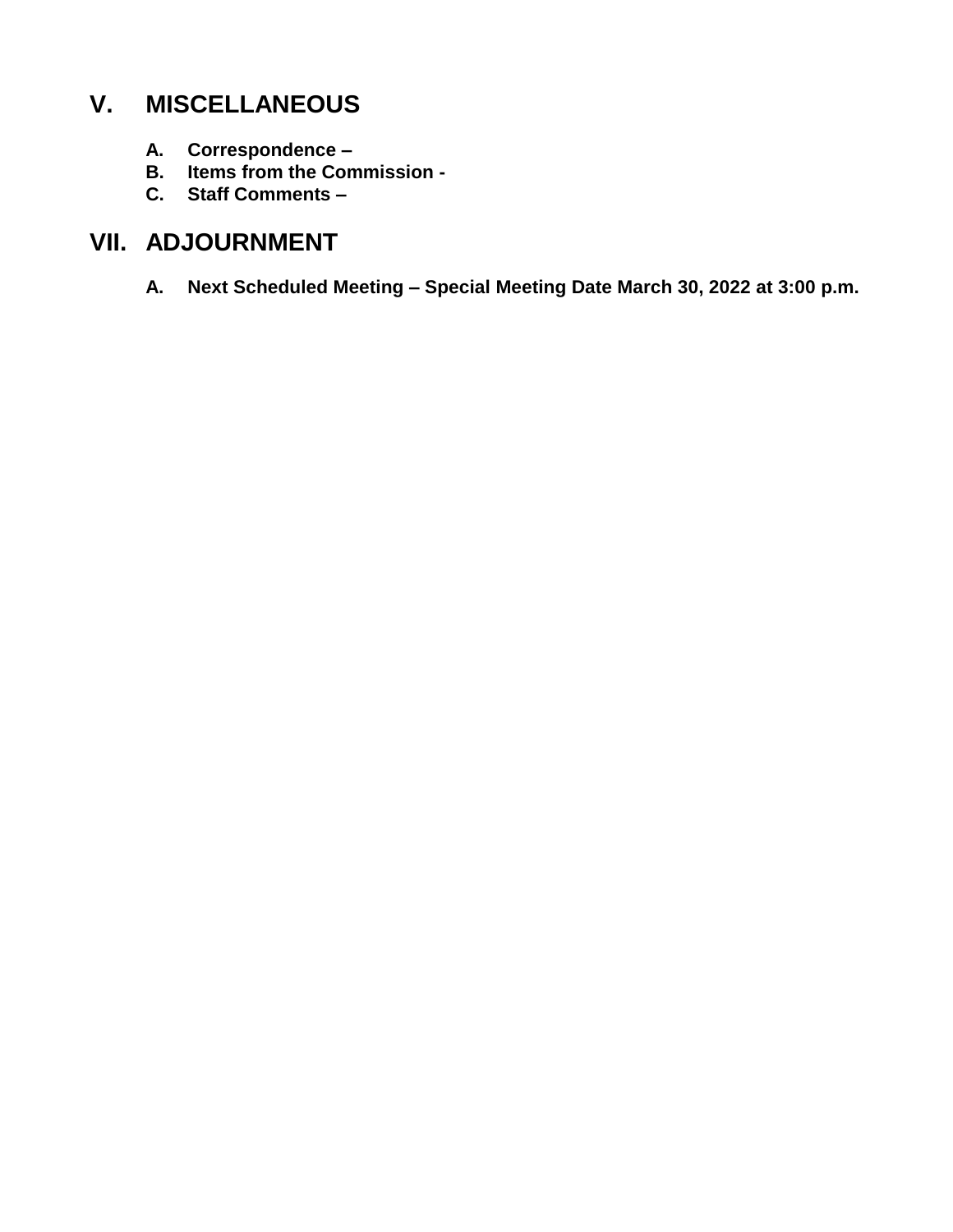## **LOCAL AGENCY FORMATION COMMISSION** MENTERS

**CHYMEMBERS** Sid Palmerin **Prancisco Raminez Alvaro Preciado - Alternate - - -**

**COUNTY VIEWBERS**  $Joc$  Neves = Cimin Doug Verboon - Vice Chair **Richard Valle - Alternate** 

**PUBLIC MEMBERS Dan Chin** Martin Devine - Alternate

**CALL TO ORDER:** A meeting of the Local Agency Formation Commission of Kings County was called to order by Chairman, Joe Neves, at 3:00 p.m., on August 24, 2021 in the Board of Supervisors Chambers of the Kings County Government Center, located at 1400 W. Lacey Blvd., in Hanford, California.

**COMMISSIONERS PRESENT:** 

Joe Neves, Doug Verboon, Dan Chin, Francisco Ramirez, Sid Palmerin

**COMMISSIONERS ABSENT:** 

**STAFF PRESENT:** 

Chuck Kinney – Executive Officer, Diane Freeman - Counsel, Terri Yarbrough - Clerk, Alex Hernandez

**VISITORS PRESENT:** 

Cynthia Echavarria Barach

**UNSCHEDULED APPEARANCES: None** 

#### **APPROVAL OF MINUTES:**

A motion was made and seconded (Verboon/Chin) to approve the minutes of the May 26, 2021 meeting. Motion carried unanimously.

#### **OLD BUSINESS:**

None

#### **NEW BUSINESS**

#### Vacancy of the Executive Officer and Appointment of a new Executive Officer

Mr. Kinney announced that Greg Gatzka had resigned and that an Executive Officer needed to be appointed.

A motion was made and seconded (Verboon/Chin) to appoint Chuck Kinney as the Executive Officer. Motion carried unanimously.

#### **Extension of Service No. 21-01, Mr. David Sumaya**

Mr. Kinney provided an overview of a request for approval to allow the City of Hanford to extend water service outside its jurisdictional boundaries to serve a single-family residence at 7138 11<sup>th</sup> Avenue, APN 007-010-014.

A motion was made (Verboon/Chin) to approve Resolution 21-01 and allow the City of Hanford to extend water service to a single-family residence. Motion carried unanimously.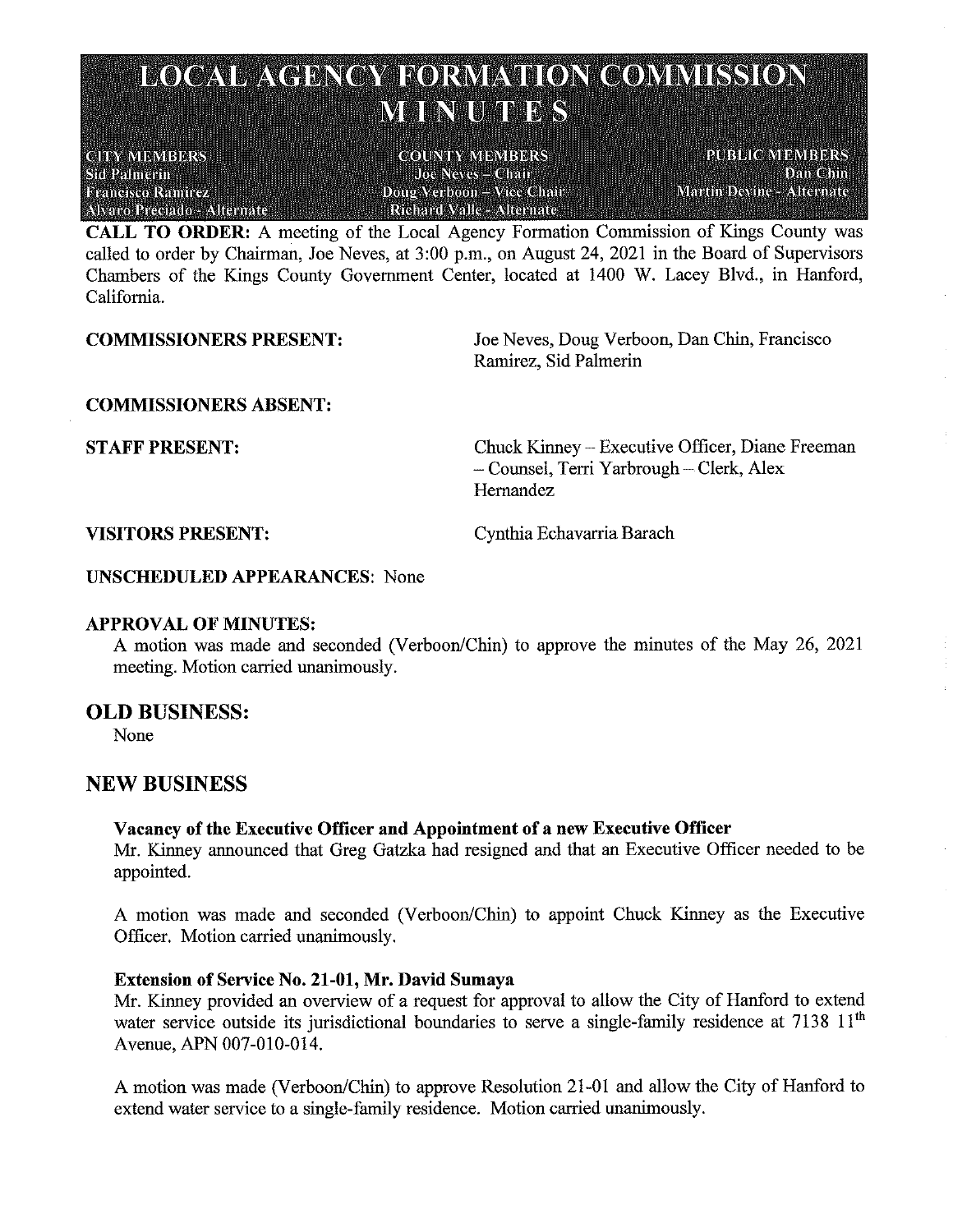#### **2021 CALAFCO Conference**

Mr. Kinney requested authorization to attend the 2021 CALAFCO Conference and asked the Commission to designate a voting delegate. Mr. Kinney also asked if any Commissioners would like to attend the conference. No Commissioners were available to attend the conference.

A motion was made and seconded (Verboon/Palmerin) to send Chuck Kinney to the conference and designate him as a voting delegate. Motion carried unanimously.

#### **LEGISLATION**

**None** 

#### **MISCELLANEOUS**

- A. Correspondence none
- B. Items from the Commission Commissioner Palmerin asked for a mission statement for LAFCO & KCAG. He reported Corcoran held their first Farmers Market and will be holding their last Farmers Market on the second Friday in September. He also announced they will be holding the Cotton Parade on October 2. Commissioner Ramirez reported the City of Hanford celebrated its 130<sup>th</sup> anniversary, the Industrial park is moving forward and on November 20 there will be an ice skating rink at Civic Park. Commissioner Chin reported his business will be relocating near the Carnegie Museum. He also asked if there would be any annexations from the city of Hanford. Mr. Kinney confirmed that the City was working on an annexation and it may be ready for the December meeting. Commissioner Verboon reported that walnut harvesting is starting. He also reported that Kettleman City is running out of water and he is working with the State to get water for them. Chairman Neves asked Ms. Freeman when meeting procedures were scheduled to go back to the pre COVID procedures. Ms. Freeman will look into this and report back.
- C. Staff Comments Mr. Kinney announced that the City of Hanford is also considering annexation of the North West corner of Fargo and 12<sup>th</sup> Avenue in addition to the Island annexations and will also be amending their primary sphere.
- $ADJOURNMENT With no further business before the Commission, the meeting was adiourned.$ at 3:25 p.m.
	- A. A meeting is scheduled for September 22, 2021 at 3:00 p.m.

Respectfully submitted,

**LOCAL AGENCY FORMATION COMMISSION** OF KINGS COUNTY

Chuck by

Chuck Kinney, Executive Officer

h:\lafco\commission meetings\minutes\2021\8-24-21 lafco minutes.doc